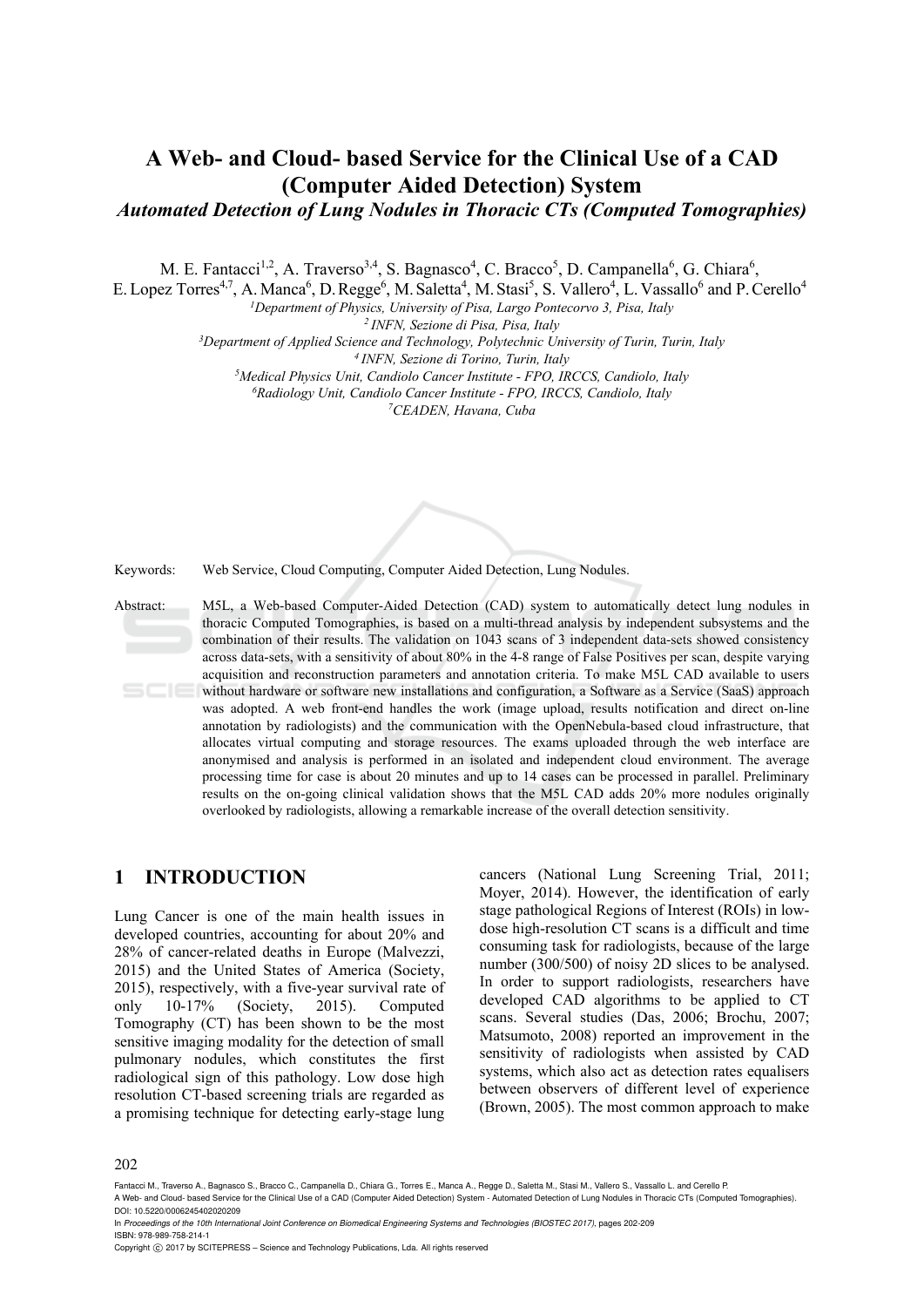CAD algorithms available in the clinical routine is the deployment of standalone workstations, usually equipped with a vendor-dependent Graphic User Interface (GUI), which presents several drawbacks: the high fixed cost of software licenses, a dedicated hardware, their rapid obsolescence. Furthermore, the computational needs of CAD algorithms, depending on their complexity, often require powerful and expensive hardware. The diffusion of Cloud Computing solutions, accessible via secure Web protocols, solves almost all the previous issues. In addition, the SaaS approach provides the possibility of combining several CADs, with demonstrated benefits to the overall performance (van Ginneken, 2010). This paper presents the M5L on-demand CAD system: Section 2 summaries the main features of the algorithms and the results of their validation, describes the functional blocks of the M5L ondemand service (the web front-end and the cloud back-end) and discusses the methodology that was adopted to perform stress test on the developed system and the on-going clinical validation; Section 3 discusses the results of the stress test and the preliminary results of the clinical validation; Section 4 draws some conclusions and analyses possible further developments.

## **2 MATERIALS AND METHODS**

### **2.1 The M5L CAD System**

M5L is the combination of two independent CAD sub-systems: the Channeler Ant Model (lungCAM) and the Voxel-Based Neural Approach (VBNA). These two algorithms have a common starting point, which is the parenchymal volume, obtained with a 3D region growing segmentation algorithm, that also excludes the trachea and separates the two lungs (De Nunzio, 2011).

#### **2.1.1 The LungCAM CAD**

This algorithm is based on the reproduction of the life-cycle of colonies of virtual ants (Cerello, 2008), released from an anthill with the capability to move along the 3D space determined by the lung volume in the CT. The motion is accompanied by the release of pheromone traces along the ant path. The CT voxel intensity is interpreted as the amount of food available to the ants and is progressively reduced by the ant feeding. The evolution of the colony is determined by a set of rules, which define how ants move, the released amount of pheromone and the cycles of reproduction and death. The algorithm ends when all the ants in the colony have died. The output of this stage is a pheromone map, a collection of segmented objects, which are classified by means of a feed-forward artificial neural network with 13 input features, which take into account both geometrical (as for example radius, sphericity, skewness, kurtosis) and intensity (as for example average, standard deviation and entropy inside and outside the mask, maximum) characteristics of the segmented objects, as described in detail in (Lopez Torres, 2015). The lungCAM algorithm detects both pleural and internal nodules.

### **2.1.2 The VBNA CAD**

This algorithm makes use of two different procedures to detect nodules inside the lung parenchyma (CADI) (Li, 2003; Retico, 2008) and nodules attached to the pleura (CADJP) (Retico, 2009). The former method models nodules as spheres with a Gaussian profile, where the centre of the sphere is chosen to be corresponding to a local maximum in the voxel intensity. The CADJP method builds normals to the pleura surface and each voxel gets a score depending on the number of normals crossing it. Before combining the CADI and CADJP results, nodule candidates are classified by a Support Vector Machine (SVM) using more than 100 voxel-based input features for each voxel (the intensity values of its 3D neighbors, in particular the 5 x 5 x 5 intensity values, and the eigenvalues of the gradient matrix and of the Hessian matrix). At the end of the procedure, each ROI is assigned a degree of suspicion averaging the score of all the voxels belonging to it (Camarlinghi, 2012).

#### **2.1.3 M5L Results**

HNC

The M5L results, obtained combining lungCAM and VBNA have been evaluated in terms of FROC (Free Response Receiver Operating) curves, as described in (Lopez Torres, 2015). The measured M5L sensitivity, evaluated on several input data-sets, including both the ANODE09 dataset (van Ginneken, 2010) and the full LIDC/IDRI database (Armato, 2011), reaches 80% at 4-8 FP/scan, which, given the size (more than 1000 scans) and heterogeneity of the data-sets, is satisfactory.

#### **2.2 The M5L on Demand System**

In order to make M5L easily available to radiologists without any additional hardware or software requirement, a Web-based interface has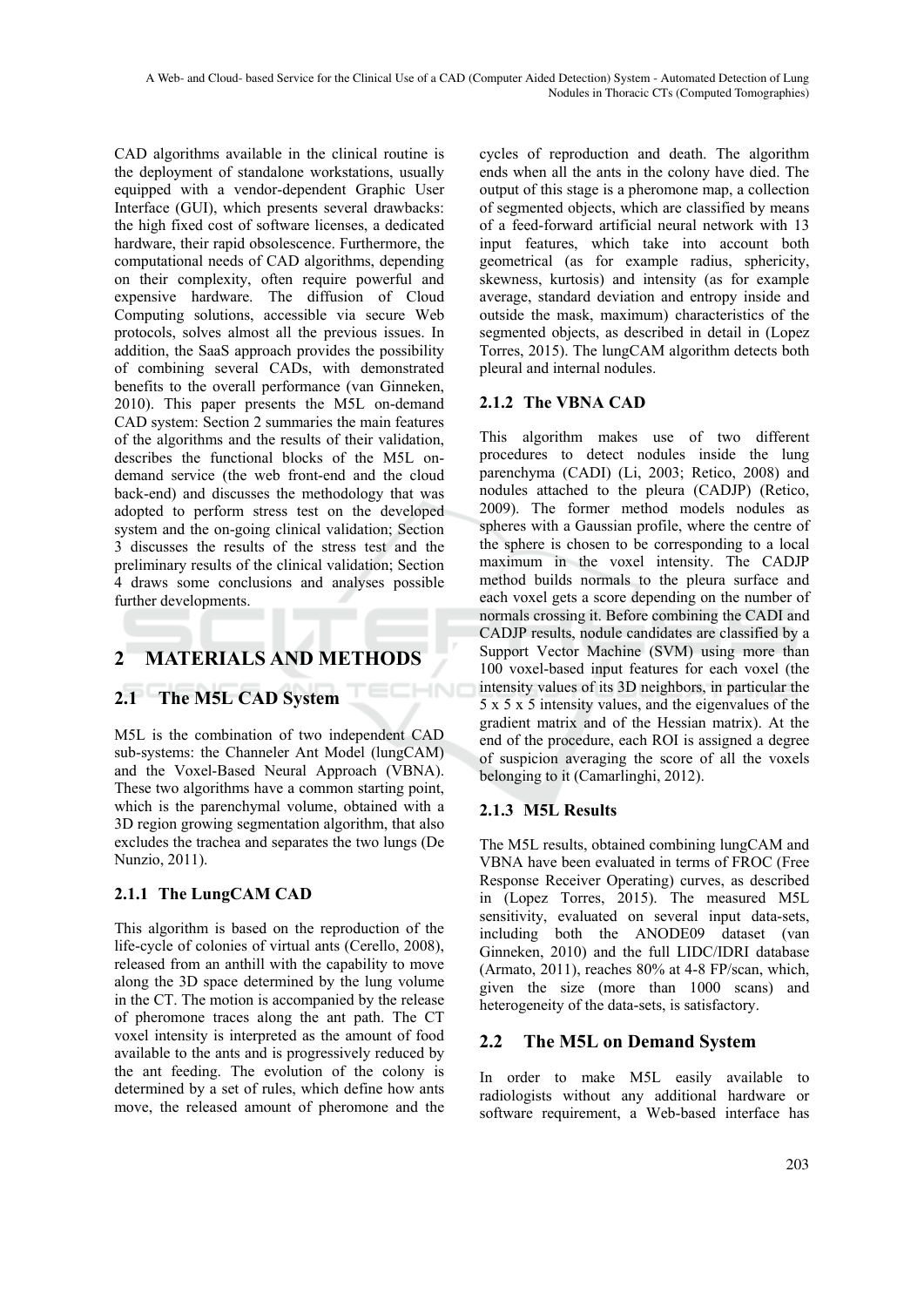been designed and implemented. Furthermore, in order to efficiently exploit computational resources, a Cloud-computing facility was setup. The M5L ondemand system is then composed by the following modules: the Web front-end, designed to provide radiologists with the functionality to exchange imaging studies and compare diagnoses on the same studies, handles the CT submission, the on-line insertion of the medical review and the access to CAD results; the Cloud Computing back-end, conceived to optimize the access to the available computing resources (i.e. virtual machines) according to the user requests, handles the algorithms execution. A similar concept was also recently proposed as possible future development (Goo, 2015).

#### **2.2.1 The Web Front-end**

The M5L service is available as a web application accessible with any browser from desktop and mobile devices. With proper credentials, users can access the service and upload thoracic CT studies in DICOM format to the remote repository; reviewers (not necessarily belonging to the same institution) can insert their findings. The notification system is based on emails, that alert reviewers when a new case has to be annotated and when the M5L results are ready. The entire front-end web interface has been developed using the DRUPAL free and open source tool, a content management platform powering millions of websites and applications (Coombs, 2009). The DRUPAL's core is modular, defining a system of hooks and callbacks which are accessed internally via Application Programming Interface (API). This design allows the integration of third-party contributed modules and themes to extend and/or override DRUPALs default behaviours without changing its core code. DRUPAL easily allows the development of custom modules in PHP code. In terms of security and data access, DRUPAL offers the possibility to the site administrator to define group of users, with different credentials and this allows, according to user requests, to protect content access. Two different modules and the associated user profiles have been developed, which are briefly described in the following parts. The submission module is conceived to be used by a technician operating with a submitter role, who uploads one or more CT studies to be analysed and selects one or more radiologists (not necessarily belonging to the same institutions) who will review the studies. The module layout is shown in Figure 1. Users can

submit studies sequentially or asynchronously: an email will inform them when the M5L analysis and the review by radiologists are completed. Before being submitted for computation, all cases are subject to further validation checks (e.g. image quality controls) that include a re-anonymisation. The review module is conceived to be used by a radiologist. After logging in with reviewer role, a radiologist can insert the medical annotation of studies assigned for review during the submission process. The M5L results are available in different formats, such as DICOM Structured Report, HTML, XML and PDF. A custom plug-in for the Osirix medical imaging viewer (Rosset, 2004) has also been developed to view CAD marks directly on the CT scan. The radiologist can operate as *first* or *second reader*. When operating as *first reader*, the M5L results are unlocked only after the annotation is completed and validated. The M5L marks can then be reviewed ad assessed, with the options to include them in the annotation, as shown in Figure 2, reject them as false positive findings or label them as *nonrelevant* nodules.

|  | Home                                                                                                                         | Submit $\sim$                                 | My CASES      | My Review CASES | ALL CASES | <b>Centers</b> | <b>Users</b> |  |  |
|--|------------------------------------------------------------------------------------------------------------------------------|-----------------------------------------------|---------------|-----------------|-----------|----------------|--------------|--|--|
|  | Contact us                                                                                                                   |                                               |               |                 |           |                |              |  |  |
|  |                                                                                                                              | Home » Submit a new case                      |               |                 |           |                |              |  |  |
|  |                                                                                                                              | Submit a new case                             |               |                 |           |                |              |  |  |
|  | View<br>Edit<br>Manage display<br>Grant<br>Devel                                                                             |                                               |               |                 |           |                |              |  |  |
|  | CASE ID *                                                                                                                    |                                               |               |                 |           |                |              |  |  |
|  |                                                                                                                              |                                               |               |                 |           |                |              |  |  |
|  | Enter an identify name for your case. Only aphanumeric character without space are allow.                                    |                                               |               |                 |           |                |              |  |  |
|  | Type of study *<br>- Select -                                                                                                |                                               |               |                 |           |                |              |  |  |
|  |                                                                                                                              |                                               |               |                 |           |                |              |  |  |
|  |                                                                                                                              | Select type of study you want to submit       |               |                 |           |                |              |  |  |
|  |                                                                                                                              | Choose a zipped DICOM case *                  |               |                 |           |                |              |  |  |
|  |                                                                                                                              | Choose File No file chosen                    | <b>Upload</b> |                 |           |                |              |  |  |
|  | The uploaded file must be a zip file containing the DICOM files. Only one CT serie is accepted,<br><b>Add Reviewers</b><br>٠ |                                               |               |                 |           |                |              |  |  |
|  |                                                                                                                              |                                               |               |                 |           |                |              |  |  |
|  | Run CAD                                                                                                                      |                                               |               |                 |           |                |              |  |  |
|  |                                                                                                                              | Check this option if you want to run the CAD. |               |                 |           |                |              |  |  |

Figure 1: Module of the Web interface for the CT submission to the M5L CAD. Setting the various fields it is possible to select the exam and the radiologist that will be asked to review it.



Figure 2: Examples of candidate nodules in the M5L CAD output and the associated evaluation by the radiologist.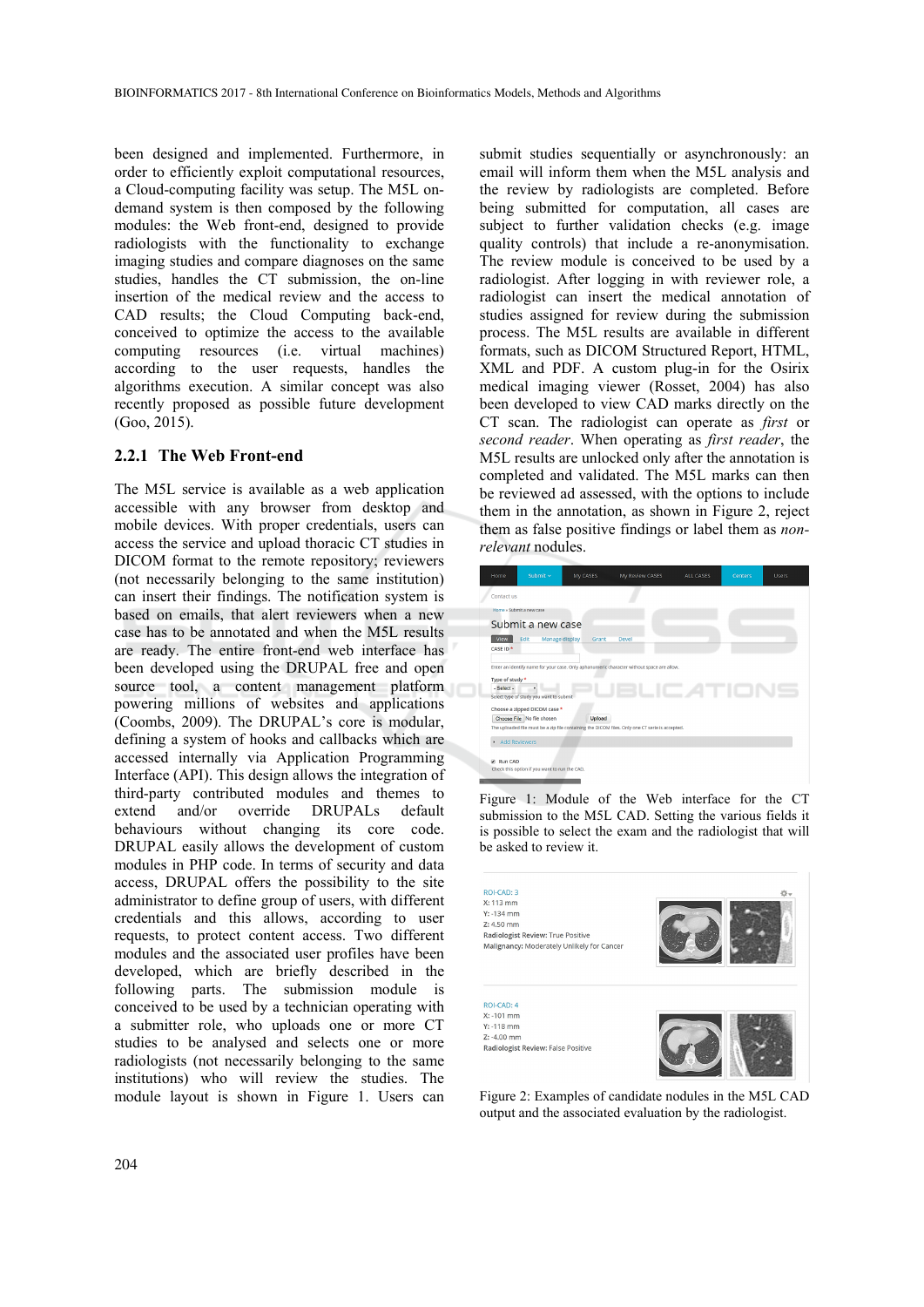In order to speed-up the overall double reading time, an automated matching algorithm compares the CAD marks with annotated ROIs. The radiologist can then concentrate only on overlooked findings. When a radiologist operates as *second-reader*, the M5L marks are immediately available.

### **2.2.2 The Cloud Back-end**

One of the issues when running CAD algorithms in parallel and combining their results is that the required memory and computing power is large and not precisely predictable. Furthermore, if the tool is to be used in potentially massive screening campaigns, which can be concentrated in a given period of the year, some flexibility is required in the allocation of computing resources. In the past, prototype systems for handling the analysis of medical images in a distributed environment based on the use of a GRID infrastructure, used in highenergy physics, were deployed (Bellotti, 2007). However, the main issues with Grid Computing are its rigidity, the complexity of the distributed structure and the manpower required to manage the system. This solution does not fit well in the case in the majority of Medical Physics projects, where a custom environment must be configured according to the requirements set by the users. Furthermore, the management of such infrastructure requires additional man-power, making the solution not costeffective for the hospital. Cloud Computing on the other hand is a model that enables ubiquitous, convenient, on-demand network access to a shared pool of configurable and dynamically accessible computing resources (e.g., networks, servers, storage, applications, and services) that can be rapidly provisioned and released with minimal management effort or service provider interaction (Mell, 2011). Resources used by the different cloud applications are handled in completely separated environments (sandboxes), so it is impossible for a user to access the data of another or create damage elsewhere. Even Cloud administrators cannot access users resources, once created and properly configured. These features improve the overall security, privacy and data preservation. A Cloud Computing infrastructure can provide functionality to the users at several levels: basic infrastructure of network, storage and physical or virtual machines (Infrastructure As A Service or IaaS); computing platform with programs and services (Platform as a Service or PaaS); access to software solutions (Software As A Service or SaaS). One of the key Cloud Computing features, as highlighted in (Mell,

2011), is the elasticity of resources allocation, i.e. the capability to scale (up or down) the resources according to computing power needs. This point is even more important in case of a research Community Cloud, where the users have free access to resources that are shared between many groups and projects. The M5L CAD on-demand service is hosted by the INFN Torino Computing Centre, which is a Tier-2 of Large Hadron Collider Computing Grid (Turner, 2006). In order to reduce the manpower to manage the Tier-2, to support an increasing number of applications and to offer computational power to small research projects with specific needs, a Cloud infrastructure has been deployed (Bagnasco, 2014). The facility is managed by OpenNebula, a free and open-source Cloud Management Platform which allows hardware and virtual infrastructure control and monitoring, adding the possibility of virtual machine life-cycle management (Milojicic, 2011). OpenNebula orchestrates storage, networking, virtualization, monitoring, and security technologies to deploy computing services as virtual machines on distributed resources. The prototype M5L version makes use of one physical host as web-server and several Virtual Machines (VMs) as computational power. The VMs are deployed in a specific sandbox (IaaS) within an internal private network and a virtual router with a public address for the external access and the communication with the web server (that has another public IP). Presently, M5L is allowed to deploy up to 18 VMs, with a total of 48 cores and 100 GB persistent ISCSI (Internet Small Computer System Interface) storage disk, exported between all VMs via NFS (Network File System) and used for temporary storage of input CTs and the M5L output results. An elastic cluster based on CernVM Online (Buncic, 2010), a service that can create clusters with a head node and many workers based on CernVM OS (CERNVM, 2015), was configured in order to achieve the capability to scale resources up or down. VMs can be contextualised using CernVM Online to define the use of resources, user settings and automatically install and configure HTCondor and Elastiq. HTCondor is a specialised work-load management system (batch system) for compute-intensive jobs (Tannenbaum, 2001): it accepts the submission of serial or parallel jobs (which are placed into a queue and run according to the selected policy), monitors their progress, and finally informs the user upon completion. Elastiq (Berzano, 2014) is a lightweight Python daemon that allows a cluster of Virtual Machines running a batch system to scale up and down automatically. When a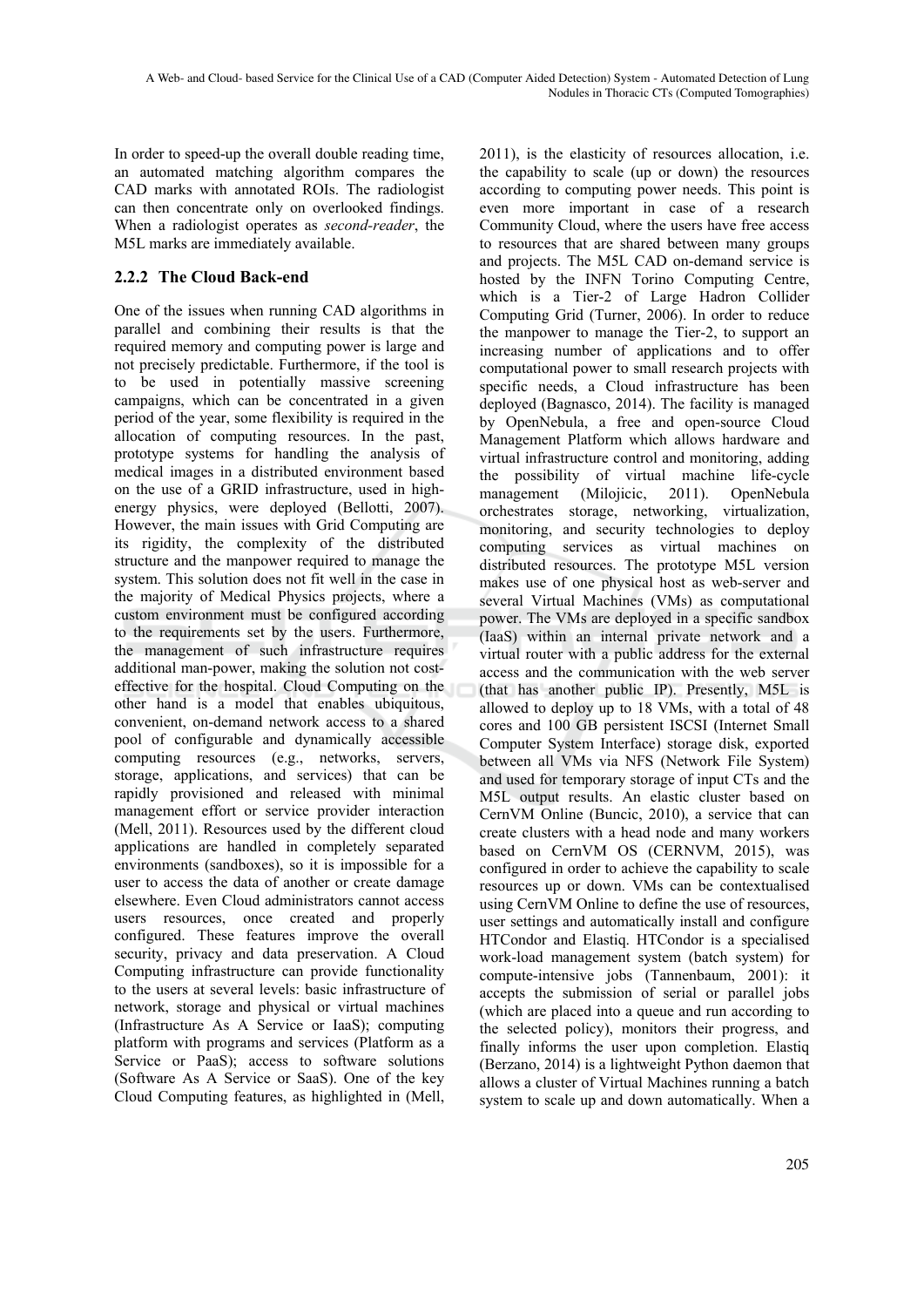CT is uploaded to the web service, it is copied to the head node of the cluster and the M5L CAD execution is controlled by HTCondor. If some CTs to be examined are waiting in the HTCondor queue more than a predefined period of time, new workers are deployed up to the limit of resources. Conversely if a worker is idle for more than a predefined period of time, it is de-allocated. In this way when no exam is uploaded only a small part of the available resources is locked, freeing the remaining for other Cloud users. Users are automatically alerted when the computations are completed, by means of a notification system based on e-mails. Since the M5L CAD is the combination of two independent CAD subsystems, for each exam two different HTCondor jobs (one for the VBNA and one for the CAM CAD) run in parallel. When the analysis is completed for both CADs, the combination is made. HTCondor is configured to run a maximum of two jobs at the same time for each worker node, otherwise it would assign jobs up to the number of cores of the virtual machine. This configuration keeps some cores free to use multi-threading (i.e. to spread a process over several cores) speeding up the analysis.

#### **2.3 Stress Test Configuration**

A stress test was set up to test the performance and the stability of the system under workloads comparable with daily clinical practice. Exams are submitted to M5L in two phases, using a custom python script: first simulating a peak, then by a progressive submission from several centres with different rates. For the first test, in order to simulate the case in which a node sends all the exams of the day in one bunch, 100 exams have been submitted to M5L in less than 10 minutes, filling at once all the available job slots and leaving some exams in the HTCondor queue. For the second phase, three medical centres were configured with different parameters: a large centre submitting an exam every 10 minutes for a total of 100 exams; a medium centre submitting an exam every 20 minutes for a total of 30 exams; a small centre submitting an exam every 30 minutes for a total of 10 exams. The numbers of exams for each centre is comparable with the actual activity of a radiology department in a hospital of large, medium or small size.

#### **2.4 Clinical Validation**

In the literature there are some works aiming at evaluating the impact of a CAD system on clinical data (Beyer, 2007; Mang, 2007). These works confirm the positive contribution of CAD as *second reader*. However all the results were obtained using retrospective studies on relative small databases. In (Beyer, 2007), for example, the author claims that possible *memory effects* could not be neglected. In addition, the majority of the studies have evaluated CADs using datasets coming from screening campaigns. Conversely, lung cancer screening campaigns do not represent the primary source of chest CT scans acquired in a hospital. In fact, clinical studies usually investigate the appearance of a pulmonary nodule as first sign of an extra-thoracic metastatic tumour. This diagnostic analysis is usually performed in oncological patients with an extra-thoracic cancer. In fact, the early detection of pulmonary metastases (combined with an adequate follow-up) can really improve the survival of the patients (Beattie, 1975). We set up a prospective observer study aiming at investigating the impact of the CAD as second-reader in the detection of pulmonary metastases. The second aim of the study was to clinically validate the M5L on-demand system, since we believe that only a direct usage in clinical practice could give us the possibility to test all the functionalities of the developed system, and build new ones if requested by clinicians. Finally, this observer study has the appeal to collect a dataset of annotated clinical data to be used for further clinical investigations. We set up a collaboration with the Radiology Department of the IRCCS in Candiolo, Italy. This study was a single-centre cross sectional study. Each participant underwent chest CT clinical examinations. Local institution board approval was obtained to publish the data. Two different kinds of examinations were used for the patients in our study: CT with or without contrast enhancement. Two experienced radiologists (20-35 years of experience) and one young radiologist (training as resident radiologist, 2 years of experience) took part in our study. All the radiologists work in the Radiology Department of IRCCS Candiolo. Each exam is submitted to the M5L front-end as soon as acquired, anonymized and stored in the hospital PACS. To make the procedure faster we allowed the submission of bunches of 10 cases in each upload. As soon as submitted, the three radiologists receive an e-mail with the direct link to annotate the case. Consistent with the second-reader protocol CAD results become available radiologists only when the first unassisted reading has been completed and validated. Then, the radiologists receive the link to access and review CAD results. To speed up the second reading, CAD marks are automatically compared by our system to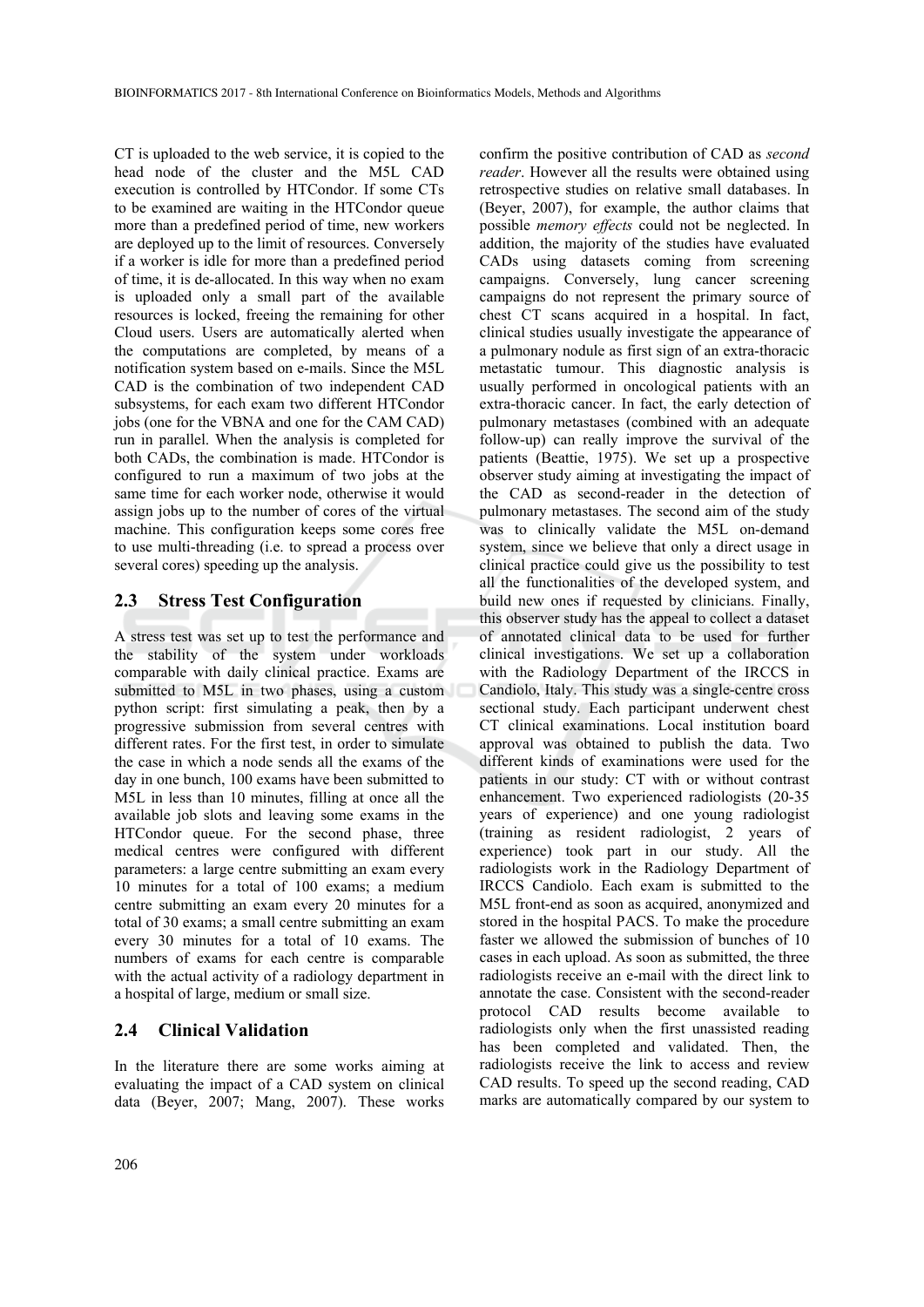the pathological ROIs in each annotation. A matching algorithm associates two findings when the 3D Euclidean distance between them is smaller than the mean diameter. In this case, the CAD finding takes the same properties (e.g. malignancy score) of the corresponding annotated finding. Using again the web-form, the radiologist can mark a finding as: False Positive, Irrelevant or True Positive. In the irrelevant findings are included the definition in (van Ginneken, 2010) and all the nodules smaller than 3 mm in diameters. Building a robust reference standard is fundamental when evaluating CAD performances (Armato, 2009). We defined a reference standard composed by all the nodules with a diameter larger than 3 mm and with a malignancy score equal to or larger than 2 (Indeterminate). The malignancy score, marked by the radiologist, is defined according to (Armato, 2011): subjective assessment of the likelihood of malignancy, assuming that the scan originated from a 60-year-old male smoker. The score goes from 0 (Highly Unlikely to be malignant) to 4 (Highly suspicious to be malignant). To build a reference standard, all the nodules have been evaluated again by a pool of two resident radiologists with about 10 years of experience, using the Osirix plugin (Section 2.2.1). They, once received the list of findings, could select a finding and scroll the images of the corresponding study. Additional measurement tools were available to assess and verify the findings size. The reading protocol was forced consensus.

## **3 RESULTS**

#### **3.1 Stress Test Results**

After the stress test completion, a total of 240 exams were successfully analysed by M5L. On average, each exam, with about 280 slices, was processed in about 19 minutes, corresponding to the computational time of the slower algorithm (usually lungCAM) plus the time required for the combination, which is negligible. Figures 3 and 4 show a plot of the number of submitted, running and completed jobs during the first and second phase of the stress test, respectively. In the first part, the M5L CAD processed the submission of a bunch of 100 exams in about 4 hours, while during the second part the completion rate closely matched the submission rate. The gap between the start of the submissions and the peak in the number of jobs being processed, observed in both figures, corresponds to the waiting time for the re-allocation of computational resources

temporarily being used by other applications. Since the M5L CAD cluster is hosted, together with other applications, by a research infrastructure which is elastic in the management of resources, it may happen that all the resources are already allocated to other applications at the beginning of the submission. In these cases, the resources are progressively released and used to deploy M5L worker nodes. In this transition period the number of analysed exams is limited, but as soon as the full M5L computational power is accessed the completion rate is constant and consistent. Even so, in both cases the system reacted to the workload as expected and the results are fully in line with the needs for a practical clinical use of the M5L CAD. More intensive testing with a greater number of cases is planned, so as to estimate the required infrastructure size as function of the load.



Figure 3: Distribution of jobs and completion time during the first phase of the stress-test: 100 exams submitted at once caption has more than one line so it has to be set to justify.



Figure 4: Distribution of jobs and completion time during the second phase of the stress-test: 140 exams with a slow and steady submission rate.

#### **3.2 Clinical Validation Preliminary Results**

The reference standard can be divided, according to the level of agreement, in nodules annotated by at least 1 out of 3 radiologists; nodules annotated by at least 2 out of 3 radiologists; nodules annotated by 3 out of 3 radiologists. For each category it is possible to compute the standalone CAD sensitivity, which is defined as Sensitivity =  $TP/(TP+FN)$ , where FN is the number of False Negatives (i.e. the nodules missed by the CAD) and TP are the nodules of the CAD matched with an annotated nodule. This quantity measures the performances of our system with respect to the reference standard. Table 1 refers to the preliminary results obtained on 70 scans. The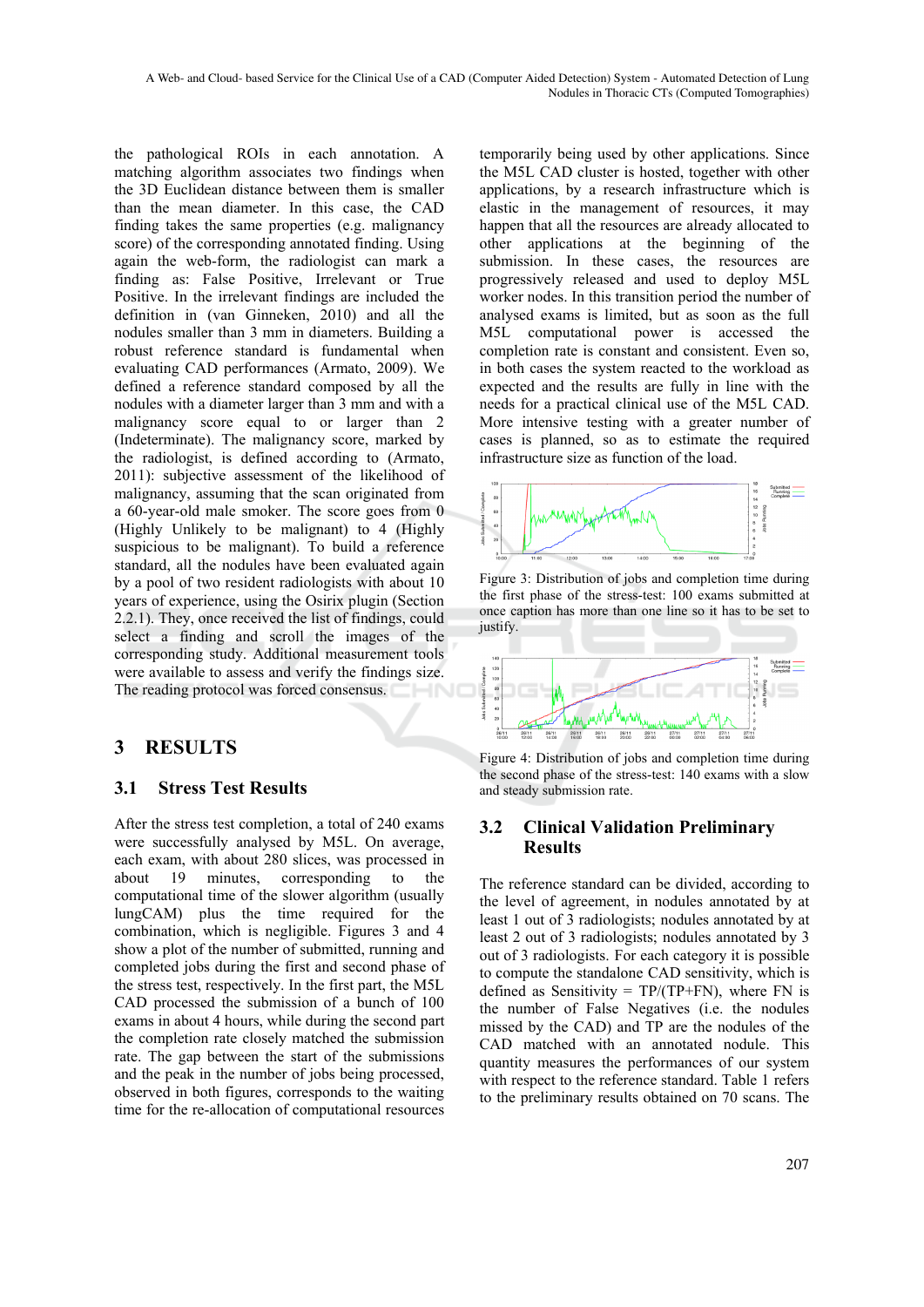first row is the number of nodules inserted in the reference standard. The first three columns correspond respectively to the annotations of each radiologist. The last column refers to the list of the nodules obtained when considering the nodules in the reference standard annotated by at least three radiologists. The second row is the number of false positives computed as the fraction between all the CAD findings marked as False Positives and the total number of scans (70). The third row is the number of CAD False Negatives (FN).

Table 1: Preliminary results on 70 scans. The first three columns refer to the nodules in the reference standard annotated by each of the radiologists. The last column refers to all the nodules in the reference standard annotated by at least three RADs.

|               | R0   | R1   | R <sub>2</sub> | R0 & R1 & |
|---------------|------|------|----------------|-----------|
|               |      |      |                | R2        |
| Annotated     | 35   | 38   | 21             | 17        |
| nodules       |      |      |                |           |
| FP/scan       | 3.25 | 4.02 | 3.4            | 3.6       |
| <b>FN CAD</b> |      |      |                |           |
| CAD sens      | 90%  | 86%  | 90%            | 89%       |

CAD findings marked as True Positive and not originally included in the unassisted annotations represent nodules overlooked by the radiologists and added by the CAD. They should then be included in the reference standard, which is finally formed by all the nodules annotated by the radiologist, plus the true positives added by the CAD. Table 2 shows the preliminary results on 70 cases. The third column is the number of nodules overlooked by each radiologist, together with the relative percentage increase. The last column is the sensitivity of the radiologist plus our CAD, considered together as an only reader.

#### **4 CONCLUSIONS**

The M5L CAD was developed for the automated detection of pulmonary nodule in chest CT scans; its performance has been already extensively validated on 1043 CT scans (Lopez Torres, 2015). In order to simplify the access to the M5L CAD (or any other, in principle) across a widespread users community, a dedicated infrastructure based on a Web front-end interface and a Cloud Computing back-end has been designed, implemented and operated. On average each exam can be processed in about 19 minutes. The proposed approach solves the issue of making CAD functionality available to users without

requiring any software installation or dedicated hardware and, if properly scaled, provides the necessary amount of computational power for a large scale service. The system allows to use the CAD both as concurrent reader and second-reader mode. In this last scenario, the second reading time is sensitively decreased with an automated matching algorithm comparing annotated nodules with CAD marks: this automated procedure allows radiologists to save time and focus on overlooked findings. Preliminary results on the ongoing clinical validation show that the M5L CAD adds about a 20% of the nodules originally overlooked by the radiologists, producing a remarkable increase of the overall (RAD+CAD) sensitivity. We are planning to finalize these results on a database of 220 scans and to perform additional large scale stress tests, together with expanding the network of our users.

Table 2: Results of the second reading on 70 scans. The first three columns refer to the nodules in the reference standard annotated by each radiologist, plus CAD TPs originally overlooked by the radiologists.

|                                                | $\&$<br>R <sub>0</sub><br>CAD | R <sub>1</sub><br>&<br>CAD | $\&$<br>R <sub>2</sub><br>CAD | &<br>R <sub>0</sub><br>&<br>R1<br>&<br>R2<br>CAD |
|------------------------------------------------|-------------------------------|----------------------------|-------------------------------|--------------------------------------------------|
| Annotated<br>nodules                           | 38                            | 41                         | 40                            | 36                                               |
| FP/scan                                        | 3.25                          | 4.02                       | 3.4                           | 3.6                                              |
| <b>FN CAD</b>                                  | $\overline{4}$                | 6                          | $\overline{2}$                | 2                                                |
| TP<br>added<br><b>CAD</b><br>by<br>$($ incr %) | 3<br>$(+9%)$                  | 3<br>$(+8%)$               | 19<br>$(+90\%)$               | 19<br>$(+93%)$                                   |
| Sensitivity                                    | 91%                           | 87%                        | 95%                           | 95%                                              |

### **ACKNOWLEDGEMENTS**

The authors thank the technical staff of the INFN Computer Centre in Torino, for their contribution in keeping the infrastructure functional at all times.

#### **REFERENCES**

- Armato, S. G., Roberts, R. Y., Kocherginsky, M., et al. (2009). Assessment of radiologist performance in the detection of lung nodules: dependence on the definition of truth. *Academic radiology*, 16(1):28–38.
- Armato III, S. et al. (2011). The lung image database consortium (LIDC) and image database resource initiative (IDRI): a completed reference database of lung nodules on CT scans. *Medical Physics*,